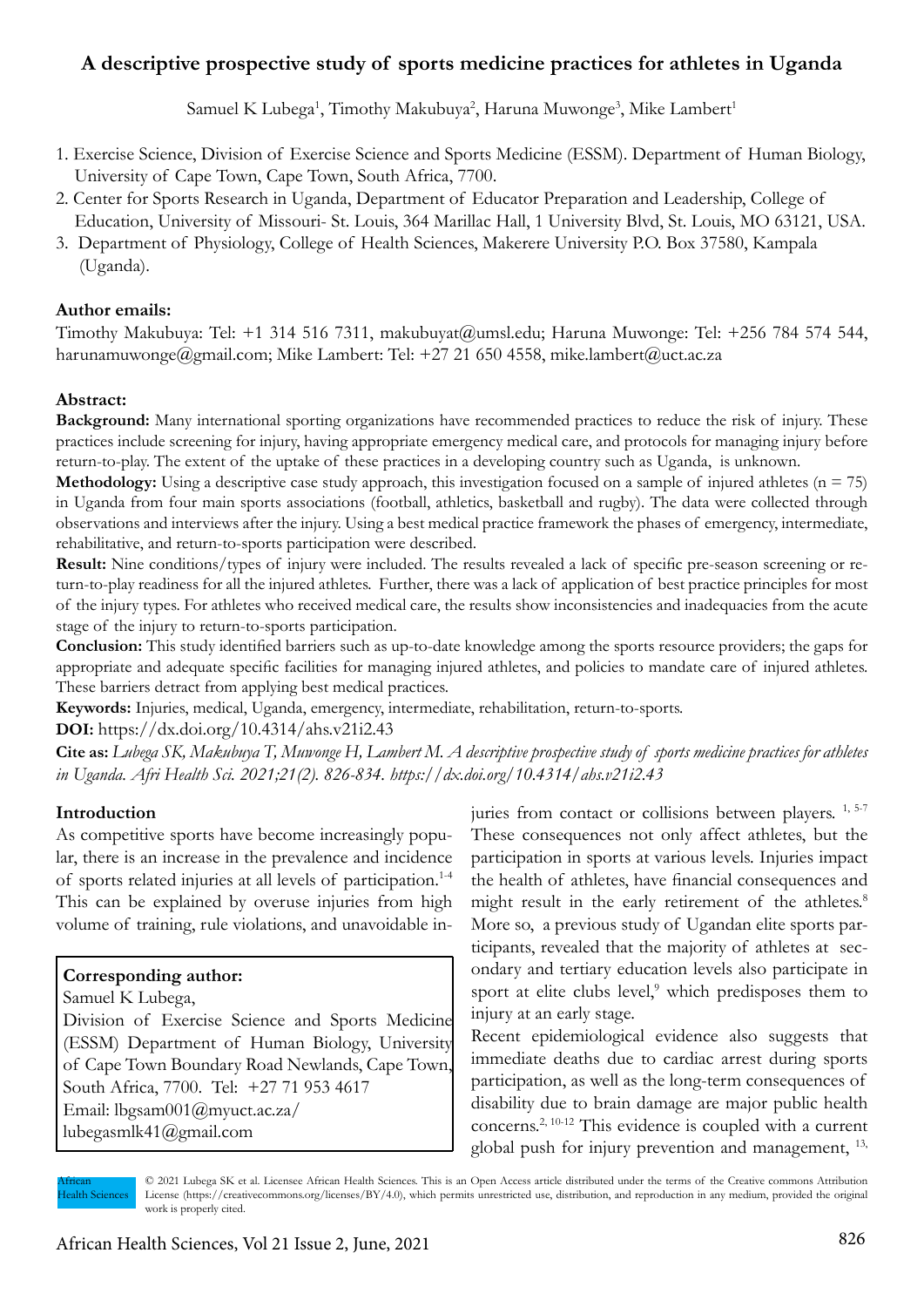$14$  and documentation of injury occurrences.<sup>15-19</sup> We hypothesize that Uganda is in early stages of sports injury surveillance. The aim of this study was to examine the sports medicine practices in managing athletes before and after injury in Uganda, using the various stages of the best medical practice framework model. The aim of this study was to examine the sports medicine practices in managing athletes before and after injury in Uganda, using the various stages of the best medical practice framework model as a source of comparison.

# **Methods**

# **Study Design and Setting**

A descriptive prospective cohort study design was used to document injury prevention and management behaviours. Data on the management of sports injuries were collected in a six-month period through the various phases from emergency to return-to-sports phase using a previously published model.<sup>20</sup> Athletes, coaches, managers and health care providers were informed and consent was obtained for the observation and followup of their athletes during training and competition for a 6-month study period at various athletic training locations in Uganda. During the study period, seventy-five time-loss injuries were observed and recorded by the primary investigator on a data capture form. The data capture form utilized in this study consisted of five separate sections on demographics, preventive care, emergency care, intermediate care and return-to-sports. The immediate injury data contained demographic information and emergency injury management information that were documented by the researchers through observation and interview. Injury management during the emergency phase of an injury is determined using the five criteria; response to injury on field, immediate field assessment; appropriate removal of an athlete from the field of play/court, side-line (near the court or field) treatment and evaluation.<sup>20</sup>

### **Participants selection and recruitment**

The study participants were top level national athletes that were selected using purposive sampling from the four of the 48 currently registered sports associations (athletics, basketball, football/soccer and rugby) by Uganda National Council for Sports. Study participants accepted daily calls for the first 15 days following the injury, and then a weekly call thereafter, until a time when they returned to sports participation. Only participants who were identified as belonging to the four sports associations, and who were 18 years of age and above, were included in the study. However, in order to avoid bias in selection all injured athletes that actively participate in activities of the four sports associations during the study period were observed. We excluded underage athletes and a few assistant coaches who occasioally played or participated in practice drills with the participants. Overall, this study considered both female and male participants, who played four different sports, that require different duration of play. These participants had varying levels of injury history and pre-participation screening. The sports medicine practices that are detailed in our study are fundamental in determining the overall health and wellbeing of these athletic participants. This study was approved by the Institutional Review Board (IRB) at University of Cape Town (HREC-REF: 584/2014) and the Uganda National Council of Science and Technology (SS3626).

### **Results**

A summary of the participant's demographic data (average age, gender, injury frequency), and the time-loss injuries recorded from each sporting association are reported in Table 1.

| <b>Sports Associations</b> | Age (years)    | <b>Time-loss injuries</b> |
|----------------------------|----------------|---------------------------|
| Athletics                  | $22.8 \pm 2.5$ | 16 ( $F=6$ ; M=10)        |
| Rugby                      | $23.1 \pm 3.0$ | $23$ (F=2; M=21)          |
| Basketball                 | $27.8 \pm 4.4$ | $25$ (F=10; M=15)         |
| Football/soccer            | $21.7 \pm 3.1$ | 11 $(M=11)$               |
| <b>Average Total</b>       | $23.9 \pm 3.3$ | 75 (F = 18; M = 57)       |

**Table 1**. Demographic Characteristics of Injured Athletes

Age expressed as mean  $\pm$  standard deviation; F = female, M = male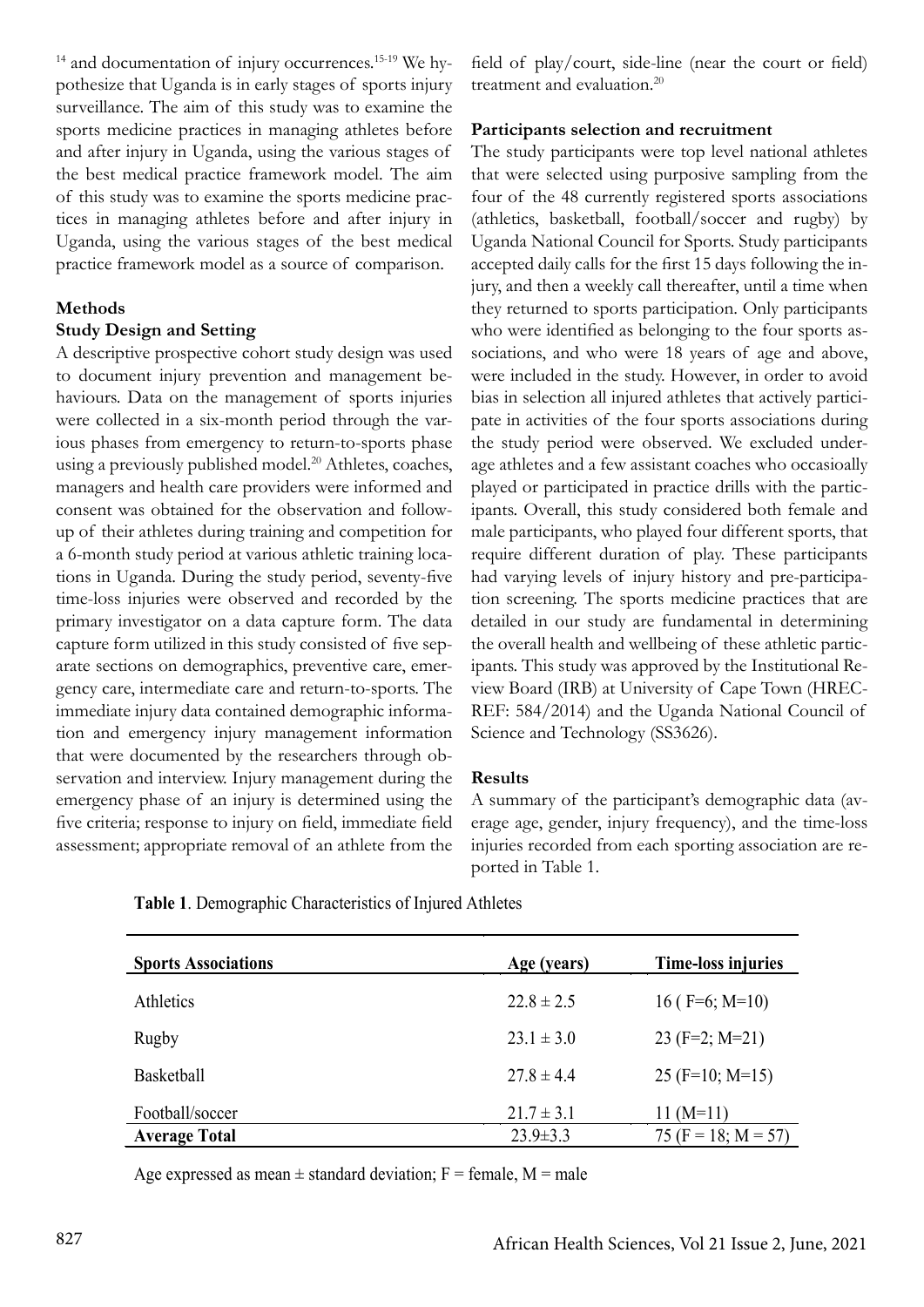#### **The emergency phase**

Table 2 shows the athletes who fainted did receive emergency care, except for the athlete who fainted, and a few other athletes who had ankle and wrist sprains  $(8\%)$  and strains  $(21\%)$  (Table 2). In this case, the primary health care provider was the sports physician, who was assisted by team coaches. Table 2 shows no athletes received side-line services (61%). However, no injury details were recorded. In addition, many of the athletes were never referred for further medical evaluation.

|  |  | Table 2. Services provided to athletes during the emergency phase (on-field care) |  |
|--|--|-----------------------------------------------------------------------------------|--|
|--|--|-----------------------------------------------------------------------------------|--|

| <b>Injury</b><br>or conditions | Emergency<br>care phase |                 | <b>Response</b><br>to injury |                | Removal<br>from field |                          | Side-line<br>service     |                | <b>Injury</b><br>recording |                | <b>Referred</b><br>conditions |                |
|--------------------------------|-------------------------|-----------------|------------------------------|----------------|-----------------------|--------------------------|--------------------------|----------------|----------------------------|----------------|-------------------------------|----------------|
|                                | Yes                     | N <sub>0</sub>  | Yes                          | N <sub>0</sub> | Yes                   | N <sub>0</sub>           | Yes                      | N <sub>0</sub> | Yes                        | No             | Yes                           | N <sub>0</sub> |
| Abrasion                       |                         | -               |                              |                | ۰                     |                          | $\overline{\phantom{0}}$ |                | $\overline{\phantom{a}}$   |                | $\overline{\phantom{a}}$      |                |
| Concussions                    | 3                       |                 |                              | 3              | 1                     | 2                        | ۰                        | 3              | $\overline{\phantom{a}}$   | 3              | 2                             |                |
| Contusion                      |                         | -               |                              |                | -                     |                          |                          |                | ٠                          |                | $\overline{\phantom{a}}$      |                |
| <b>Dislocations</b>            |                         | -               |                              |                |                       |                          | $\overline{\phantom{0}}$ |                | $\overline{\phantom{0}}$   |                |                               |                |
| Lacerations                    | 4                       |                 |                              | 4              | 4                     |                          |                          | 4              | ٠                          | $\overline{4}$ |                               | 3              |
| Fainting                       |                         | $\qquad \qquad$ |                              | -              |                       |                          |                          |                | $\overline{\phantom{0}}$   |                |                               |                |
| Fractures                      | 3                       | -               |                              | 3              | 3                     | $\overline{\phantom{0}}$ |                          | 3              | ٠                          | 3              |                               | $\overline{2}$ |
| Sprain                         | 26                      | 15              | 3                            | 28             | 26                    | 5                        | ۰                        | 41             | ۰                          | 41             | 6                             | 36             |
| Strain                         | 12                      | 7               | 4                            | 15             | 10                    | 9                        | ۰                        | 19             | ٠                          | 19             | 3                             | 6              |

**Table 3.** Treatment modalities commonly used during emergency care (on-field care)

| <b>Treatment</b><br>modalities | Abrasion                 | Concussion | <b>Contusion Dislocation</b> | Faint | Fractures | Lacerations | <b>Sprain</b> | <b>Strain</b> |
|--------------------------------|--------------------------|------------|------------------------------|-------|-----------|-------------|---------------|---------------|
| Ice                            |                          |            |                              |       |           |             | 14            | 4             |
| Ice & Bandage                  | $\qquad \qquad$          |            |                              |       |           | f.          | 6             |               |
| Ice & Massage                  | $\blacksquare$           |            |                              |       |           |             |               |               |
| Ice & Spray                    |                          |            |                              |       |           |             |               |               |
| Ice & Resting                  | $\blacksquare$           |            |                              |       |           |             |               |               |
| Ice, Massage &                 |                          |            |                              |       |           |             |               |               |
| Bandage                        |                          |            |                              |       |           |             |               |               |
| Painkillers                    |                          |            |                              |       |           |             |               |               |
| Immobilization                 |                          |            |                              |       |           |             |               |               |
| Bandage only                   | $\overline{\phantom{a}}$ |            |                              |       |           |             |               |               |
| Stretch                        |                          |            |                              |       |           |             |               |               |
| exercises                      |                          |            |                              |       |           |             |               |               |
| spray &                        |                          |            |                              |       |           |             |               |               |
| massage                        |                          |            |                              |       |           |             |               |               |
| Water                          |                          |            |                              |       |           |             |               |               |
| Arm sling                      |                          |            |                              |       | 2         |             |               |               |
| Wound dressing                 | $\overline{\phantom{a}}$ |            |                              |       |           |             |               |               |
| SCAT3                          |                          |            |                              |       |           |             |               |               |
| No service                     |                          |            |                              |       |           |             | 15            | 9             |
| Total (Number)                 | 2                        |            |                              |       | 3         |             | 41            | 19            |

#### **Intermediate phase**

At this stage, injured athletes receive further assessments and treatment beyond the emergency phase. The duration of this phase varied and ranged from 5 weeks

to 12 weeks, depending on the type of injury. In evaluating the intermediate phase of medical care, the results revealed that only 61% of the injured athletes sought further health care from a medical facility after they had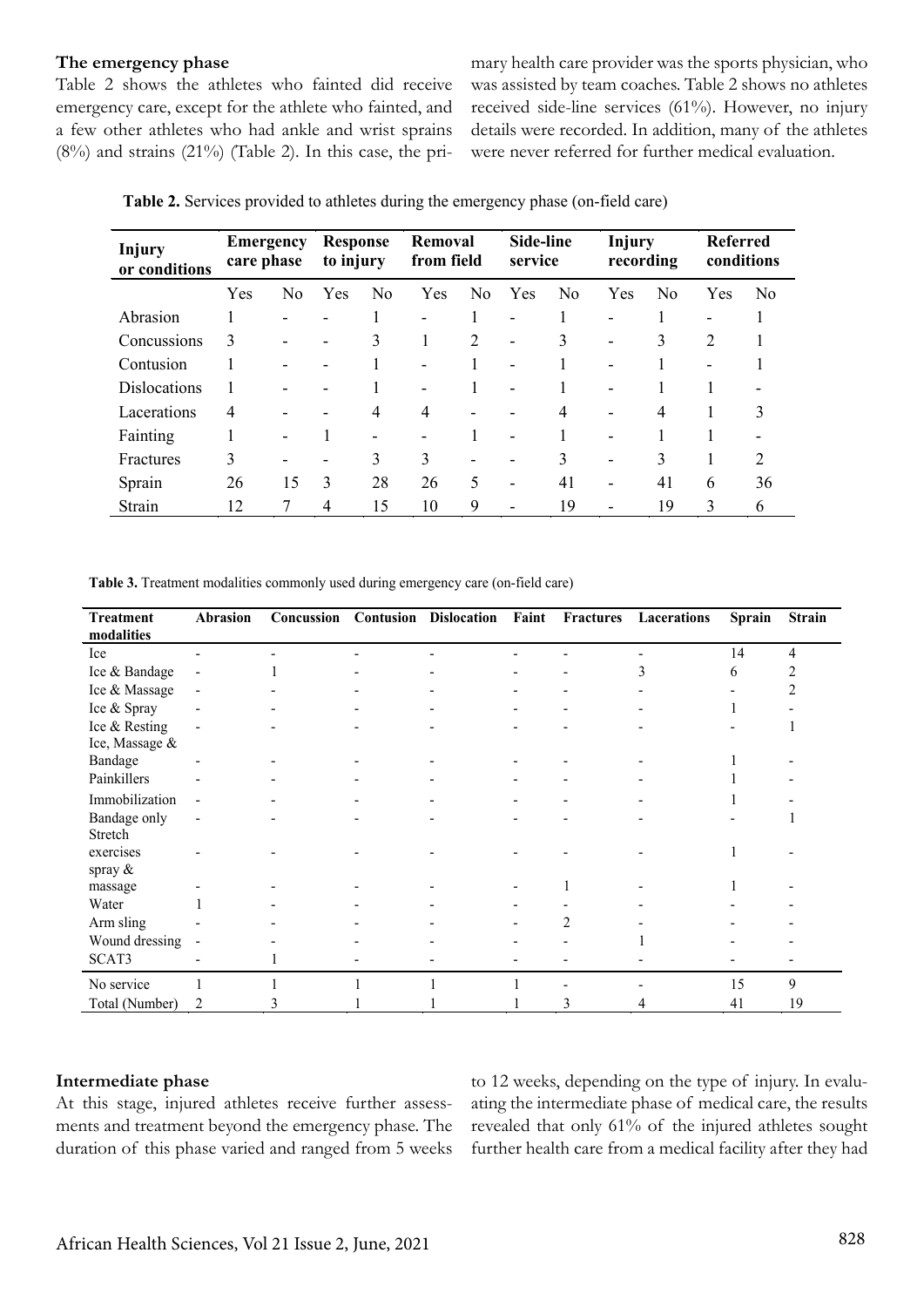sustained injuries. On reaching the health care facilities, these athletes reported that they were managed through a conservative approach, that is non-invasive and without surgical procedures. These athletes also consulted a physiotherapist, who may not have been trained in sports physiotherapy.

**Table 4**. Proportion of injuries managed by conservative approach after the intermediate care phase

|                         |            | Intermediate<br>care phase | Conservative approach |                |  |  |
|-------------------------|------------|----------------------------|-----------------------|----------------|--|--|
| <b>Injury condition</b> | <b>Yes</b> | No.                        | Yes                   | N <sub>0</sub> |  |  |
| Abrasion                |            |                            | 2                     |                |  |  |
| Concussions             |            |                            | 3                     |                |  |  |
| Contusion               |            |                            |                       |                |  |  |
| <b>Dislocations</b>     |            |                            |                       |                |  |  |
| Lacerations             |            |                            |                       |                |  |  |
| Fainting                |            |                            |                       |                |  |  |
| Fractures               | 2          |                            | 2                     |                |  |  |
| Sprain                  | 26         | 15                         | 26                    | 15             |  |  |
| Strain                  | 12         |                            | 12                    |                |  |  |
| <b>Total</b>            | 47         | 28                         | 50                    | 24             |  |  |

Table 5 illustrates both investigative and treatment modalities utilized to address the injury situations of the referred athletes. The investigative modalities presented to athletes at various medical centres included the computerized tomography (CT)-scan, magnetic resonance imaging (MRI), physical assessments, diagnostic ultra-sound and x-rays. Whereas the treatment modalities

available to treat athlete's injuries at this stage included, casting materials, medication, orthopaedic manipulations, ice-therapy and wound dressing materials. Table 5, further shows that the majority of the athletes were treated without qualifying them for further investigations. The concussed athlete at this stage was advised to continue to rest, while the athlete with a fracture injury received medications.

|  | Table 5. Investigations and treatment given to athletes with different injuries during the intermediate phase |  |  |
|--|---------------------------------------------------------------------------------------------------------------|--|--|
|  |                                                                                                               |  |  |
|  |                                                                                                               |  |  |

| <b>Health facility</b><br>services | Abrasion                 | Concussion              | Contusion | <b>Dislocation</b> | Faint          | Fractures | Lacerations    | Sprain         | <b>Strain</b>  |
|------------------------------------|--------------------------|-------------------------|-----------|--------------------|----------------|-----------|----------------|----------------|----------------|
| CT Scan                            |                          | $\overline{a}$          | ۰         | $\overline{a}$     | $\overline{a}$ |           | $\overline{a}$ |                |                |
| Diagnostic U/S                     |                          |                         |           |                    |                |           |                | 3              | $\overline{2}$ |
| U/S Scan $&$                       |                          |                         |           |                    |                |           |                |                |                |
| Physical                           |                          |                         |           |                    |                |           |                |                |                |
| assessment                         |                          |                         |           |                    |                |           |                | $\overline{2}$ |                |
| Physical                           |                          |                         |           |                    |                |           |                |                |                |
| assessment                         |                          |                         |           |                    |                |           |                | 3              |                |
| Wound                              |                          |                         |           |                    |                |           |                |                |                |
| management                         |                          |                         |           |                    |                |           |                |                |                |
| Diagnostic MRI                     |                          |                         |           |                    |                |           |                | 1              |                |
| Casting (Plaster                   |                          |                         |           |                    |                |           |                |                |                |
| of Paris)                          |                          |                         |           |                    |                |           |                |                |                |
| Medications                        |                          |                         |           |                    |                |           |                |                |                |
| (Antibiotics,                      |                          |                         |           |                    |                |           |                |                |                |
| anti-fungal $&$                    |                          |                         |           |                    |                |           |                |                |                |
| Analgesics)                        |                          |                         |           |                    |                |           | 1              |                |                |
| Diagnostic MRI                     | $\overline{\phantom{a}}$ |                         |           |                    |                |           |                |                |                |
| & Scan                             |                          |                         |           |                    |                |           |                |                |                |
| Diagnostic MRI                     | $\overline{\phantom{a}}$ |                         |           |                    |                |           |                |                |                |
| & X-ray<br>Correction              |                          |                         |           |                    |                |           |                |                |                |
| shoulder                           |                          |                         |           |                    |                |           |                |                |                |
| dislocation                        |                          |                         |           |                    |                |           |                |                |                |
| Advised to rest                    |                          |                         |           |                    |                |           |                |                |                |
|                                    |                          |                         |           |                    |                |           |                |                |                |
| Ice-therapy                        |                          |                         |           |                    |                |           |                | 5              | 3              |
| Heat-therapy                       |                          |                         |           |                    |                |           |                | 4              |                |
| Diagnostic X-                      |                          |                         |           |                    |                |           |                |                |                |
| rays                               |                          |                         |           |                    |                |           |                | 3              | 2              |
| Massage therapy                    |                          |                         |           |                    |                |           |                | 6              | 2              |
| No treatment                       | 2                        | 2                       |           |                    |                |           | 2              | 12             | 7              |
| Total                              | $\overline{2}$           | $\overline{\mathbf{3}}$ |           |                    | 1              | 3         | $\overline{4}$ | 41             | 19             |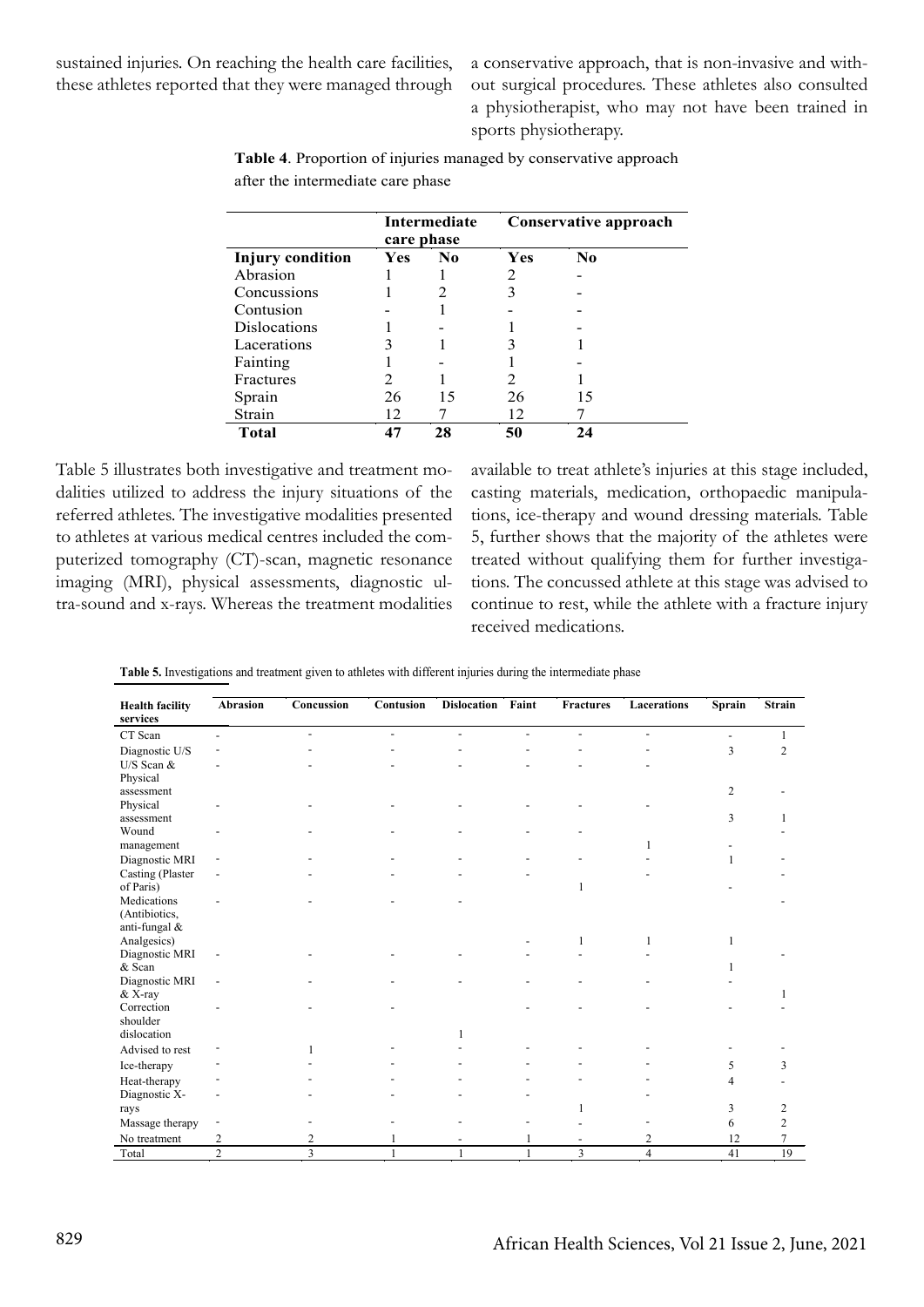#### **Rehabilitation phase**

Generally, our results indicate that specialists were not utilized by athletes that had sustained sports-related injuries during the rehabilitation stage. Except for athletes who had ankle or wrist sprain or strain injuries, none of the other injured athletes were observed by the key health specialists during the rehabilitation stage of injury management.

#### **Return to sports participation phase**

Table 6 reveals that majority of the athletes who were recovering from sports-related injuries made individual/personal, non-medical decisions to return-to -sports participation. All the athletes who were recovering from abrasions, contusions, dislocation, and loss of consciousness (fainting) returned to sports without clearance by a qualified medical personnel. One-third of athletes who were recovering from concussions and fractures also returned to sports without clearance of a qualified medical personnel.

**Table 6.** Source of permission to return-to-sports ( $n = 75$  injuries)

| <b>Clearance</b>  | <b>Abrasion</b>          | Concussion |   |                          | <b>Contusion Dislocation Faint Fractures Lacerations</b> | Sprain Strain  |    |
|-------------------|--------------------------|------------|---|--------------------------|----------------------------------------------------------|----------------|----|
| Coach             | ۰                        | ۰          |   | -                        |                                                          |                |    |
| Self              |                          |            |   |                          |                                                          | 25             | 10 |
| Nurse             | ۰                        |            |   | -                        |                                                          | ۰              |    |
| Physiotherapist - |                          |            | - | $\overline{\phantom{a}}$ |                                                          | 10             |    |
| Doctor            | $\overline{\phantom{0}}$ |            | - | $\overline{\phantom{a}}$ |                                                          | -              |    |
| Not yet           | $\overline{\phantom{0}}$ |            | - | $\overline{\phantom{a}}$ |                                                          |                |    |
| Total             |                          |            |   |                          |                                                          | $\overline{4}$ | 19 |

### **Discussion**

#### **Main Findings and Interpretation**

Our study precedes any conducted on Ugandan athletes' sports medicine practices, and is pivotal to alleviate any barriers to the appropriate use of best sports medicine practices. Previous studies have highlighted the need for pre-participation athlete evaluation, as a safety remedy.21-24 Our study revealed that only 3% of the time-loss injuries occured in athletes that had some form of pre-participation evaluation. The lack of mandatory pre-participation medical evaluation of athletes in Uganda, 25 and documentation of athlete's injury circumstances suggests that these strategies are not common practices among the sports communities in Uganda, thus warranting practitioner and athlete sensitization. Injury management during the emergency phase of an injury is determined using the five criteria; response to injury on field, immediate field assessment; appropriate removal of an athlete from the field of play/court, side-line (near the court or field), treatment and evaluation.20 Furthermore, best medical practices involving the documentation of the injury of an athlete is vital, particularly through an on-site facility.

As previously evidenced, intrinsic factors such as the athletes' health status, are a major risk for the various sports related injuries.<sup>7, 26</sup> Furthermore, the lack of

pre-participation evaluation of an athlete when returning to sports participation from a previous injury predisposes the athlete to further serious injury risk.<sup>7</sup> An existing argument suggests that inappropriate and inadequate management of the athlete's musculoskeletal problems causes recurrent symptoms of pain and subsequent injuries.<sup>27</sup> Likewise, if a first concussion injury is not fully rehabilitated, an increase in the risk of a subsequent injury is possible.<sup>2, 7, 28-31</sup> Moreover, a recent study on the perception of concussion injuries among Ugandan athletes and coaches, revealed that there are still gaps to be bridged in relation to concussion awareness training in sports.32 Results of our current study highlight the risk of adverse injury, among professional Ugandan athletes that participate in sports programs, that are not well equipped with sports health care providers. More so, athlete injury management during the emergency phase was inadequate across all the nine injury conditions. For example, nearly half of the athletes did not receive side-line treatment, yet this is vital for all sports-related injury conditions.<sup>33, 34</sup> Furthermore, findings of our study reveal the inadequacies in medical services during the emergency phase of sports-related injuries among Ugandan athletes. Such inadequacies, may suggest knowledge gaps on emergency management of sports-related injuries amongst service providers,35 and the lack of adequately trained or skilled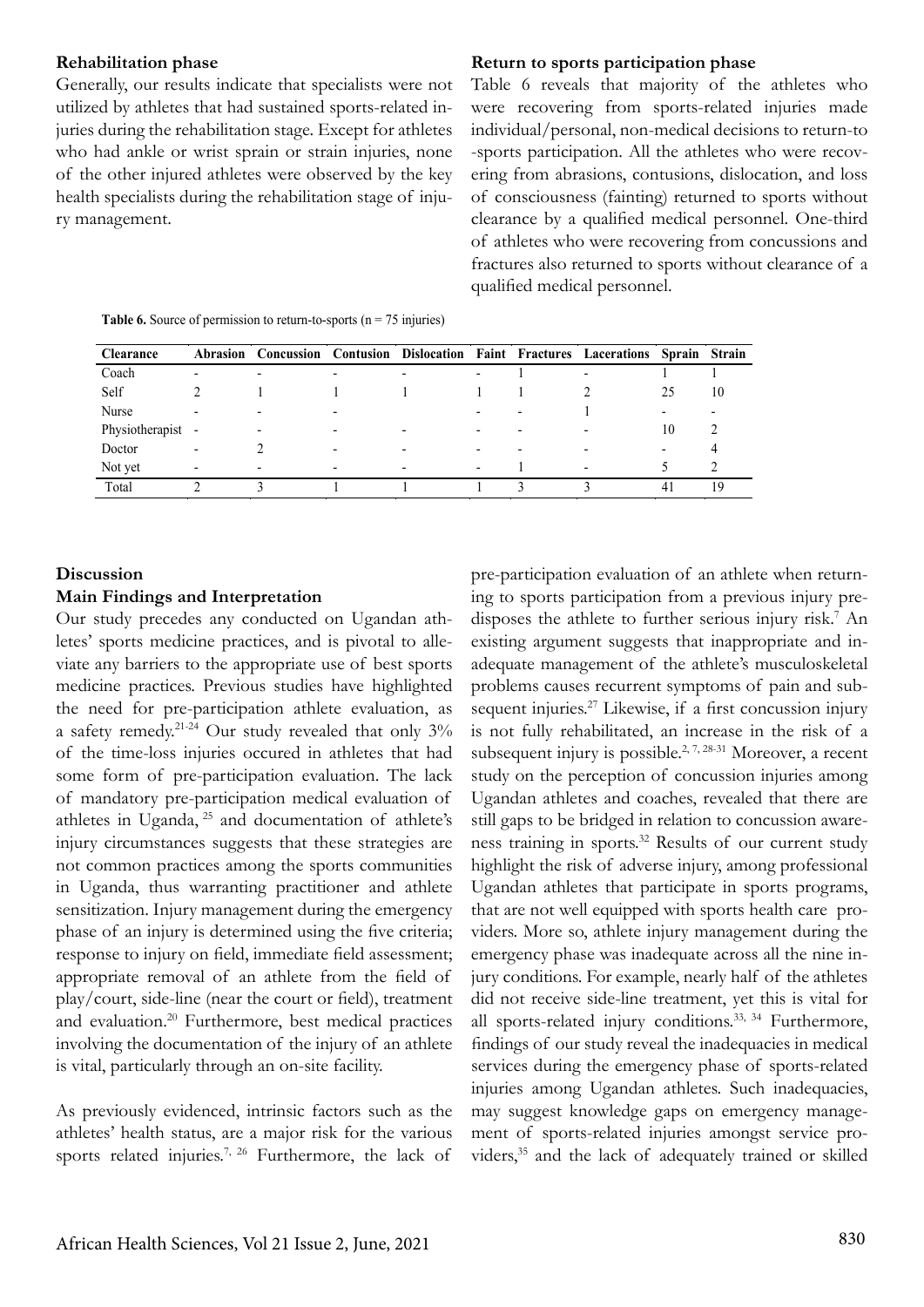medical staff in sports injuries 36, 37 to effect adherence to vital practices in sports. Largely, the inadequacy in the conduct of investigation and treatment services was demonstrated at intermediate phase of care. For example, about two-thirds of concussed athletes in our study did not report any further evaluation of their injury in the rehabilitation and return-to-sports phase of concussion injury management. It is plausible that the medical providers deemed such injury as non-life threatening. Besides, the advice to rest reported by the injured athlete at this stage without further monitoring, deviates from that recommended in the Concussion in Sport Group Consensus Statement. 37 However, it is important to recognize that some low and middle income countries, such as Kenya and Ethiopia have already begun to initiate stringent protocols and challenging concussions early enough.38,39 In Uganda, efforts are underway to equip primary school and secondary school youth, sports teachers and coaches with relevant sports injury prevention strategies through their sports curriculum.40 This is a vital step for the preparation of both amateur and professional athletes in Uganda.

Although MRI, Ultra-sound or CT scan modalities have been suggested to be the most efficient investigative modalities for musculoskeletal injuries, 41 the fracture in the current study reported undergoing such investigation. The findings of the current study may suggest the lack of resourced medical facilities to manage athlete injuries in Uganda. Further research should be directed towards assessing medical facilities on the availability of personnel and equipment required to prevent and manage common sports injuries.

The findings of this study indicated that athletes with muscular and brain injuries (concussed and fainted) did not mention any further encounters with any medical professionals before they returned to sports participation. Yet, proper treatment prior to return-to-sports is regarded is a necessity in re-injury avoidance. 20,26, 42 Annear and colleagues,<sup>2</sup> investigated the current practices of sports physiotherapists in implementing psychological strategies during athletes' return-to-play rehabilitation to explore their challenges. They revealed that the barriers to implementing psychological strategies included the lack of knowledge and training on this specific strategy. Besides, the participants in our study, indicated that there was a stigma from athletes towards seeking health care support. The findings of this study

may suggest gaps in maintenance of athletes' health, rehabilitation and return-to-sports knowledge among the sports resource provders. However, there is a growing body of literature that suggests the need to equip athletes with knowledge that is vital in understanding their bodies, and to become active key stakeholders in return-to-play decisions,<sup>43,44</sup> However, this might still be subject to some apprehension from coaches and team managers who might perceive some athletes as hurrying to return-to-play.

Our study is among the few  $25$  that have involved only a trivial proportion of Ugandan national professional athletes participating in 4 of the 48 national sports associations in Uganda. Furthermore, being an observational study, makes it susceptible to biases, confounding and reliability challenges.45

# **Conclusion**

Results from our study should be cautiously interpreted due to its trivial nature. In addition, further research is warranted to establish the level of knowledge and practices among the sports medicine resources providers in Uganda. It is vital to assess the availability and quality of equipment at sports and rehabilitation facilities to assist with adequate care of athletes before and after injuries, and the ability to conduct sports injury surveillance. It is also vital to formulate sports regulations and policies for sports injury prevention and management in Uganda.

#### **Acknowledgments**

Samuel K Lubega was funded by a fellowship from Uganda's Ministry of Education and Sports, and University of Cape Town. Timothy Makubuya was funded through the Centre for Sports Research in Uganda. Haruna Muwonge is a NURTURE fellow under the NIH grant D43TW010132

#### **Contributors**

Samuel K Lubega collected the data and designed the original framework, Timothy Makubuya drafted and revised the manuscript, Mike Lambert led the team that reviewed the model, edited and revised the manuscript, Haruna Muwonge contributed to checking and revising the final draft of the manuscript.

### **Funding**

Funding for this project was primarily from doctoral fellowships from Uganda's Ministry of Education and Sports and the University of Cape Town.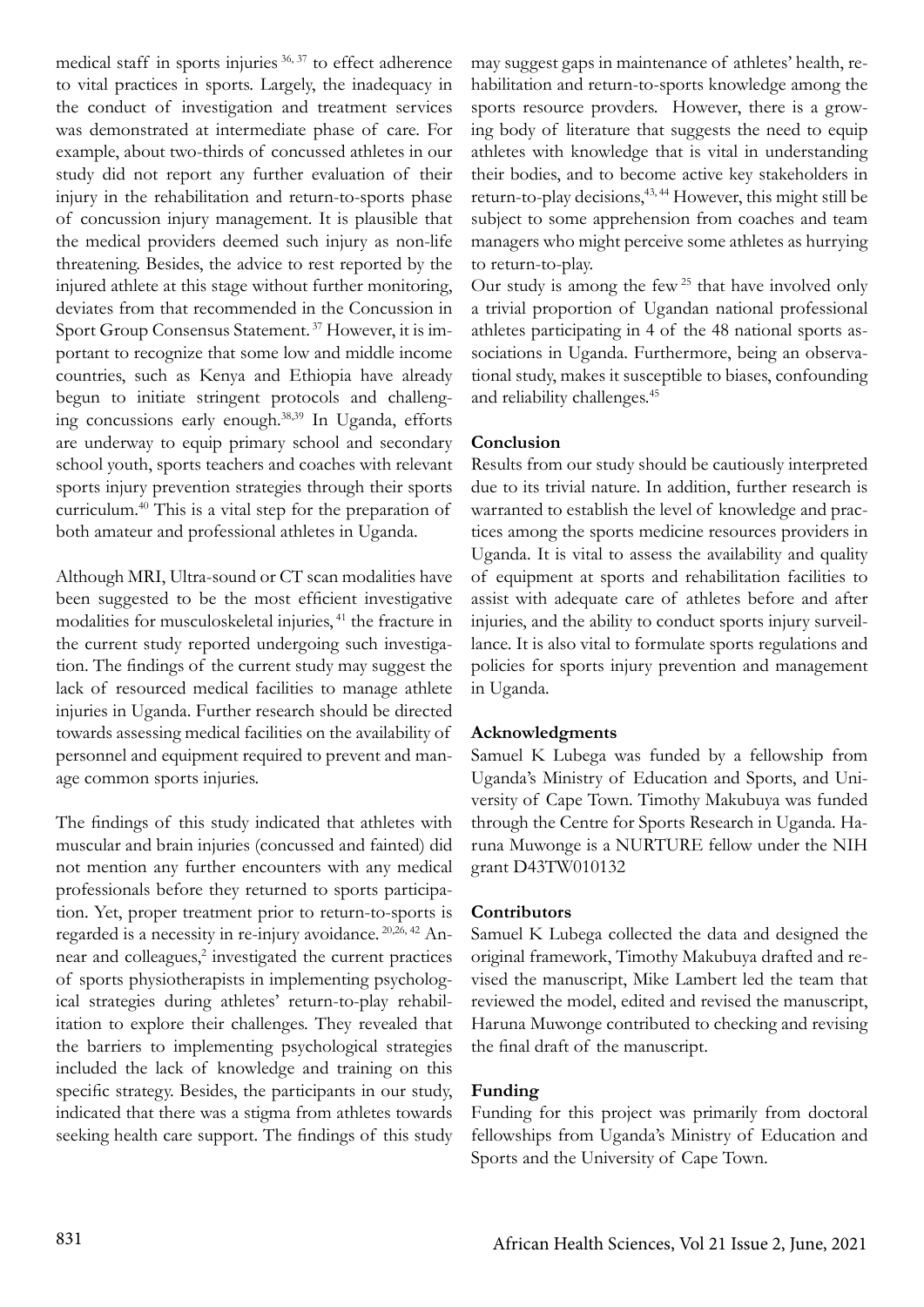# **Disclaimer**

The contents of the manuscript are solely the responsibility of the authors and do not necessarily represent the official views of the Ministry of Education and Sports in Uganda, National Council of Sports, the sports associations involved, or the supporting offices.

# **Competing interests**

None to declare.

# **Provenance and peer review**

Not commissioned; externally peer reviewed.

### **Data sharing statement**

The authors can be contacted for data sharing pending approval from the Uganda National Council for Science and Technology.

# **References**

1. Alonso JM, Jacobsson J, Timpka T, et al. Preparticipation injury complaint is a risk factor for injury: a prospective study of the Moscow 2013 IAAF Championships. *Br J Sports Med*, 2015; 49,1118–24. doi:10.1136/ bjsports-2014-094359

2. Annear A, Sole G, Devan H. What are the current practices of sports physiotherapists in integrating psychological strategies during athletes' return-toplay rehabilitation? Mixed methods systematic review, *Physical Therapy in Sport*, 2019; 38; 96-105, https://doi. org/10.1016/j.ptsp.2019.04.018

3. Bleakley C, Tully M, O'Connor S. Epidemiology of adolescent rugby injuries: a systematic review. *Journal of Athletic Training*, 2011; 46(5), 555–565.

4. Bouchard M, Dexter W. Sideline Care of Abrasions and Lacerations, *The Physician and Sports Medicine*, 2005; 33(2), 21-29, DOI: 10.3810/psm.2005.02.47

5. Brooks MA, Peterson K, Biese K, Sanfilippo J, Heiderscheit BC, Bell DR. Concussion Increases Odds of Sustaining a Lower Extremity Musculoskeletal Injury After Return to Play Among Collegiate Athletes. *The American Journal of Sports Medicine*, 2016; 44(3), 742–747. https://doi.org/10.1177/0363546515622387

6. Casa DJ, Guskiewicz KM, Anderson SA, Courson RW, Heck JF, Jimenez CC., et al. National athletic trainers' association position statement: preventing sudden death in sports. *Journal of Athletic Training*, 2012; 47(1), 96–118.

7. Centers for Disease Control and Prevention (CDC). Traumatic brain injury in the United States: fact sheet. CDC website. www.cdc.gov/traumaticbraininjury/get\_ the\_facts.html. Published June 2014.

8. D`Souza D. Track and Field athlete's injury record for one year. *British Journal of Sports Medicine*, 1994; 2(3) 197-202.

9. Drew M, Finch C. The Relationship Between Training Load and Injury, Illness and Soreness: A Systematic and Literature Review. *Sports Medicine*, 2016;46(6), 861–883. https://doi-org.ezproxy.uct.ac.za/10.1007/ s40279-015-0459-8

10. Emery CA, Pasanen K. Current trends in sport injury prevention, *Best Practice* & Research Clinical Rheumatolo*gy*, https://doi.org/10.1016/j.berh.2019.02.009.

11. Emprechtinger R, Fischer S, Holzer LA, Klimek P, Stanak M, Oikarinen H et al. Methods to detect inappropriate use of MRI and CT for musculoskeletal conditions: A scoping review, *Zeitschrift für Evidenz, Fortbildung und Qualität im Gesundheitswesen*, 2018;137–138, 20-26

12. FIFA-Player's health (2013) https://www.fifa.com/ about-fifa/who-we-are/news/players-health-584908 Retrieved on 09/09/2013

13. Freitag A, Kirkwood G, Pollock A. Rugby injury surveillance and prevention programmes: are they effective? *BMJ: British Medical Journal*, 2015, 350(8005), h1587-3. https://doi-org.ezproxy.uct.ac.za/10.1136/ bmj.h1587

14. Fuller CW, Walker J. Quantifying the functional rehabilitation of injured football players. *British Journal of Sports Medicine*, 2006; 40(2), 151–157. doi:10.1136/ bjsm.2005.021048

15. Gabbett TJ. The training-injury prevention paradox: should athletes be training smarter and harder? *Br J Sports Med*., 2016; 50(5):273–280. doi:10.1136/ bjsports-2015-095788

16. Gouttebarge V, Kerkhoffs G, Lambert M. Prevalence and determinants of symptoms of common mental disorders in retired professional Rugby Union players. *European Journal of Sport Science*, 2016; 16(5), 568–v. https://doi-org.ezproxy.uct.ac. za/10.1080/17461391.2015.1105403

17. Hägglund M, Waldén M, Ekstrand J. UEFA injury study--an injury audit of European Championships 2006 to 2008. *British Journal Of Sports Medicine*, 2009; 43(7):483-489. doi:10.1136/bjsm.2008.056937.

18. Hassanmirzae B, Haratian Z, Moghadam N, Ashraf-Ganjouei A. Baseline Properties of the Sport Concussion Assessment Tool 3 (SCAT3) in Iranian Professional League Football Players. *Asian Journal of Sports Medicine*, 2017; 8(4), 1–5.

19. Heyworth BE, Novais EN, Murray K, Cvetanovich G, Zurakowski D, Millis MB et al. Return to Play After Periacetabular Osteotomy for Treatment of Acetabular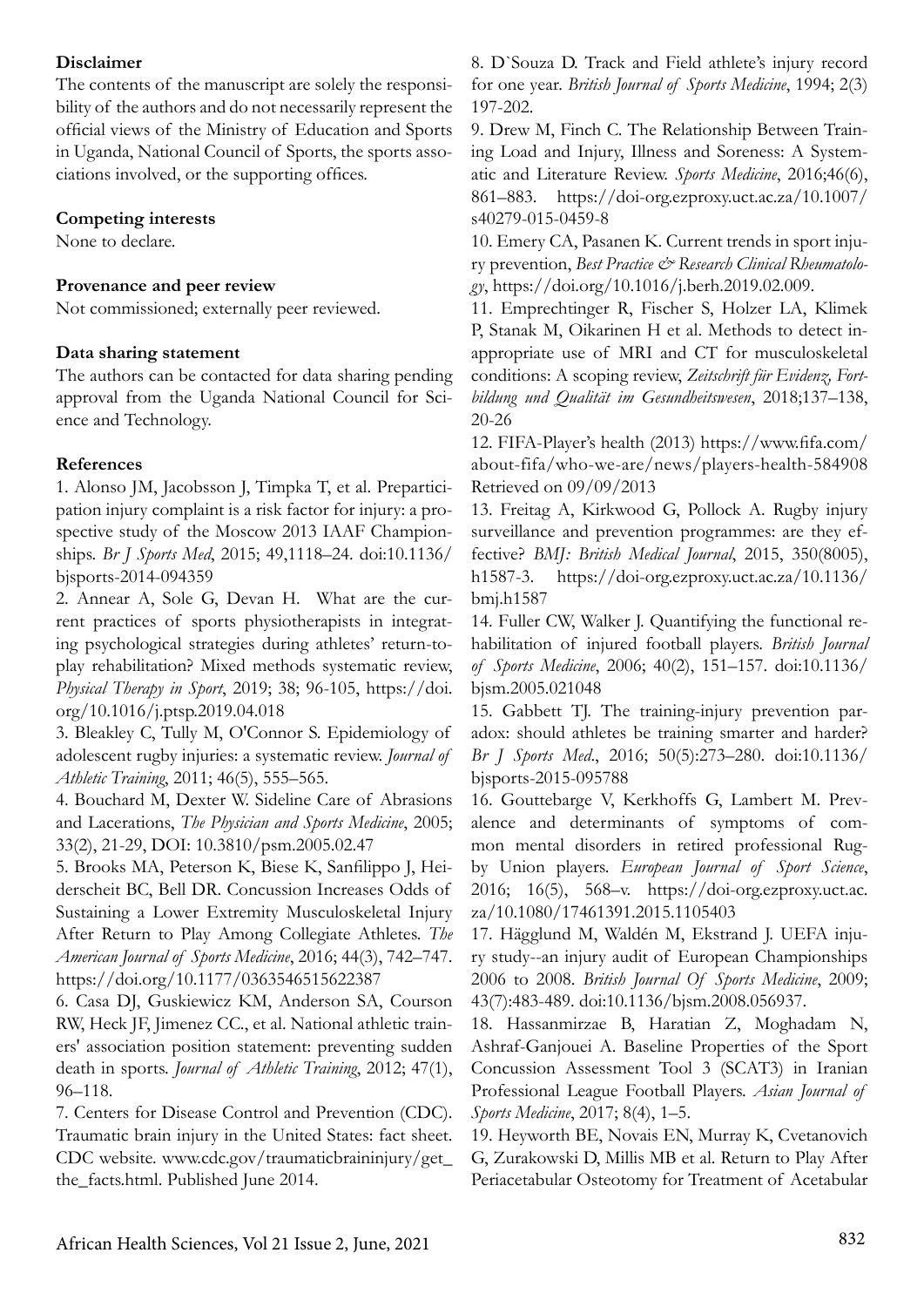Dysplasia in Adolescent and Young Adult Athletes. *The American Journal of Sports Medicine*, 2016; 44(6), 1573– 1581. https://doi.org/10.1177/0363546516632743

20. Hodge DK, Safran MR. Sideline management of common dislocations. *Curr Sports Med Rep*, 2002; 1: 149. https://doi.org/10.1007/s11932-002-0015-9

21. IAAF-Medical manual (2013) https://www.iaaf. org/about-iaaf/documents

22. IOC Medical Commission (2013). https://www. olympic.org/medical-and-scientific-commission

23. Liu H, Garrett WE, Moorman CT, Yu B. Injury rate, mechanism, and risk factors of hamstring strain injuries in sports: a review of the literature. *J Sport Health Sci*., 2012; (1) 92–101.

24. Lubega SK, Lambert M, Makubuya T, Babul S, Muwonge H, Zavuga R et al. Management and Prevention of Sport- Related Concussions in Uganda: A Case Study. *American Journal of Sports Sciences and Medicine*. 2019; 7(2), 34-39 doi:10.12691/ajssm-7-2-2

25. Makubuya T, Lubega SK & Kalibbala LS. Pre-participation Evaluations and the Relative risk of Injuries in Ugandan Sports. *Medicine & Science in Sports & Exercise*. 2020, 52(7S): 423-424, DOI:10.1249/01. mss.0000678472.89037.a7

26. Mayer F, Bonaventura K, Cassel M, Mueller S, Weber J, Scharhag-Rosenberger F et al. Medical results of preparticipation examination in adolescent athletes. *British Journal of Sports Medicine*, 2012; 46(7), 524–530.

27. McCrory P, Meeuwisse W, Dvorak J, et al. Consensus statement on concussion in sport—the 5th international conference on concussion in sport held in Berlin, October 2016 . *Br J Sports Med*, 2017; 51:838-847.

28. Moore IS, Ranson C, Mathema P. Injury Risk in International Rugby Union: Three-Year Injury Surveillance of the Welsh National Team. *Orthop J Sports Med*. 2015; 3(7):2325967115596194. doi:10.1177/2325967115596194

29. Mugele H, Plummer A, Steffen K, Stoll J, Mayer F, Müller J. General versus sports-specific injury prevention programs in athletes: A systematic review on the effect on injury rates. *PloS One*, 2018; 13(10), e0205635. doi:10.1371/journal.pone.0205635

30. Muwonge H, Zavuga R, Kabenge PA, Makubuya T. Nutritional supplement practices of professional Ugandan athletes: a cross-sectional study. *J Int Soc Sports Nutr*. 2017; 14:41.

31. Olutende M, Wangui AM, Wanzala M et al. Concussion knowledge and attitude among sub elite rugby union players in Western Kenya. *European Journal of Public Health Studies*. 2019; 1(2): 25-41

32. Owoeye OBA, Aiyegbusi AI, Fapojuwo OA. et al. Injuries in male and female semi-professional football (soccer) players in Nigeria: prospective study of a National Tournament. 2017. *BMC Res Notes* 10, 133. https://doi.org/10.1186/s13104-017-2451-x

33. Makubuya T. Co-Coaching in Ugandan Sports: Exploring Opportunities for Injury Prevention. Oral Presentation at the Federation of Uganda Football Association at the Concussion and Other Injuries Meeting; July, 2019, Kampala, Uganda.

34. Orr R, Cheng HL. Incidence and characteristics of injuries in elite Australian junior rugby league players, *Journal of Science and Medicine in Sport*, 2016;19( 3), 212- 217, https://doi.org/10.1016/j.jsams.2015.03.007.

35. Pfirrmann D, Herbst M, Ingelfinger P, Simon P, Tug S. Analysis of Injury Incidences in Male Professional Adult and Elite Youth Soccer Players: A Systematic Review. *J Athl Train*, 2016; 51(5):410–424. doi:10.4085/1062-6050-51.6.03

36. Quarrie KL, Alsop JC, Waller AE, Bird YN, Marshall SW, Chalmers DJ. The New Zealand rugby injury and performance project.VI. A prospective cohort study of risk factors for injury in rugby union football. *British Journal of Sports Medicine*, 2001; 35(3), 157–166. doi:10.1136/bjsm.35.3.157

37. Reneker JC, Babl R, Flowers MM. History of concussion and risk of subsequent injury in athletes and service members: A systematic review and meta-analysis, Musculoskeletal Science and Practice, 2019 (42), 173- 185, https://doi.org/10.1016/j.msksp.2019.04.004.

38. Savage J, Hooke C, Orchard J, Parkinson R. The Incidence of Concussion in a Professional Australian Rugby League Team, 1998-2012. *Journal of Sports Medicine*, 304576. 2013.doi:10.1155/2013/304576

39. Schmitz E, Figueira S, Lampron J. Injury Prevention in Medical Education: A Systematic Literature Review. *Journal of Surgical Education*, 2019; 76(3), 700–710.

40. Makubuya T. Move: Developing Healthy Bodies and Minds for Children in Uganda, Kampala, Uganda: GW Publishing Company; 2020.

41. Thomas S, Goodman J, Burr J. Evidence-based risk assessment and recommendations for physical activity clearance: established cardiovascular disease. *Appl Physiol Nutr Metab*. 2011; 36:S190–21

42. Wang MM, Bolland MJ, Grey A. Reporting of limitations of observational research. *JAMA Internal Medicine*. 2015. pmid:26053740

43. Rollo I, Carter JM, Close GL, Yangüas J, Gomez-Diaz A, Medina Leal D, Duda JL, Holohan D, Erith SJ & Podlog L. Role of sports psychology and sports